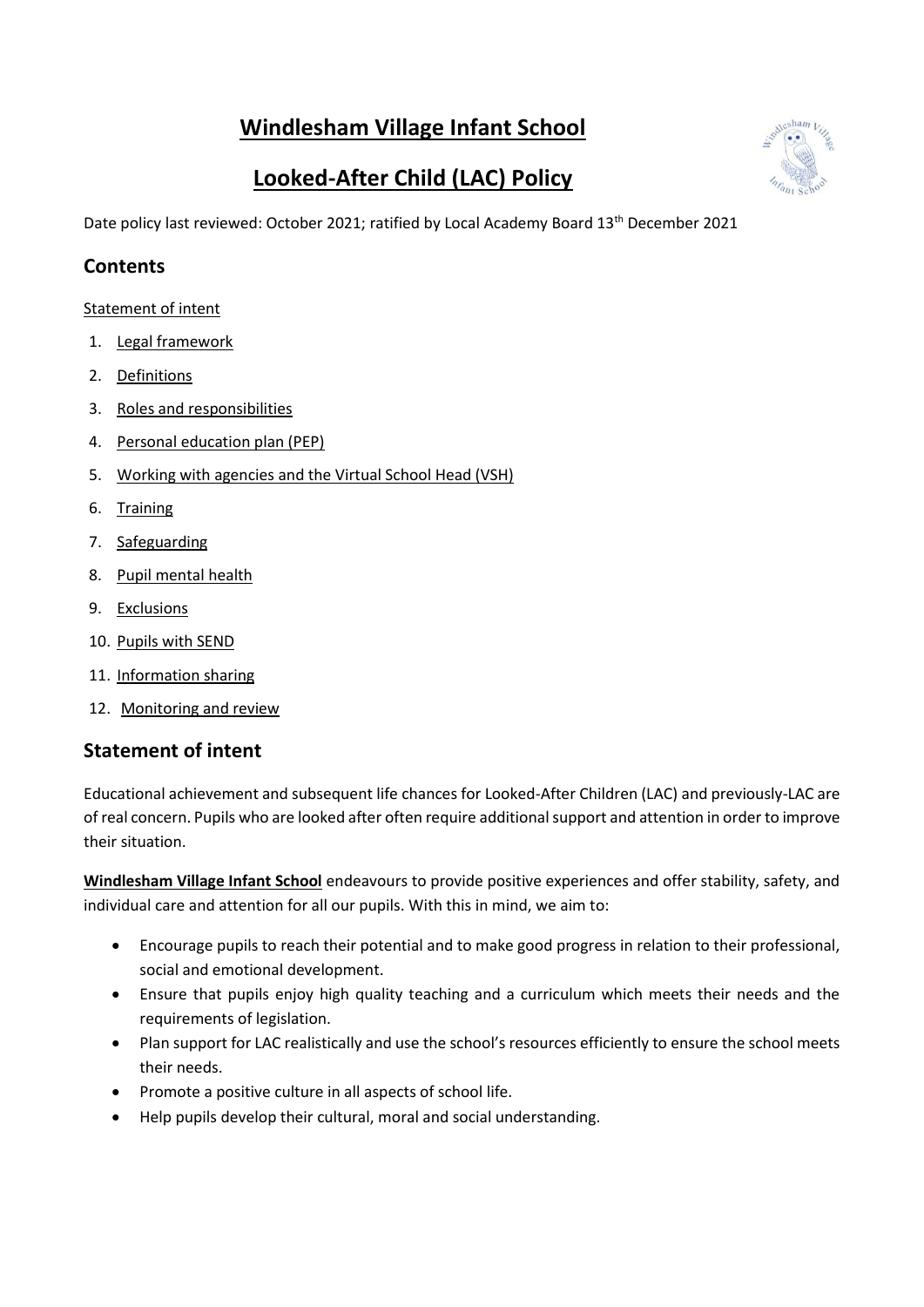# <span id="page-1-0"></span>**1. Legal framework**

This policy has due regard to all relevant legislation and statutory guidance including, but not limited to, the following:

- Children Act 1989
- The Care Planning, Placement and Case Review (England) Regulations 2010
- Children (Leaving Care) Act 2000
- Children and Young Persons Act 2008
- Children and Families Act 2014
- Children and Social Work Act 2017
- DfE (2018) 'Promoting the education of looked-after children and previously looked-after children'
- DfE (2018) 'The designated teacher for looked-after and previously looked-after children'
- DfE (2017) 'Exclusions from maintained schools, academies and pupil referral units in England'
- DfE (2021) 'Keeping children safe in education 2021'
- DfE (2018) 'Working Together to Safeguard Children'

This policy operates in conjunction with the following school policies and documents:

- Admissions Policy
- Behavioural Policy
- Home School Agreement
- Anti-Bullying Policy
- Equal Opportunities Policy
- Child Protection and Safeguarding Policy
- Special Education Needs and Disabilities (SEND) Policy

#### <span id="page-1-1"></span>**2. Definitions**

**"Looked-after children (LAC)"** are defined as:

- Children or young people who are the subject of a Care Order or Interim Care Order under the Children Act 1989.
- Children who are placed in foster care, children's residential homes, with relatives or friends, in semiindependent or supported independent accommodation.
- Children subject to a Care or Interim Care Order whilst placed with a parent, where the LA has parental responsibility.
- Children who are not subject to an order, but are accommodated by the Local Authority under an agreement with their parents.

#### **"Previously-LAC"** are defined as:

 Children who are no longer looked after by an Local Authority in England and Wales because they have either been adopted or are the subject of an adoption, special guardianship or child arrangements order.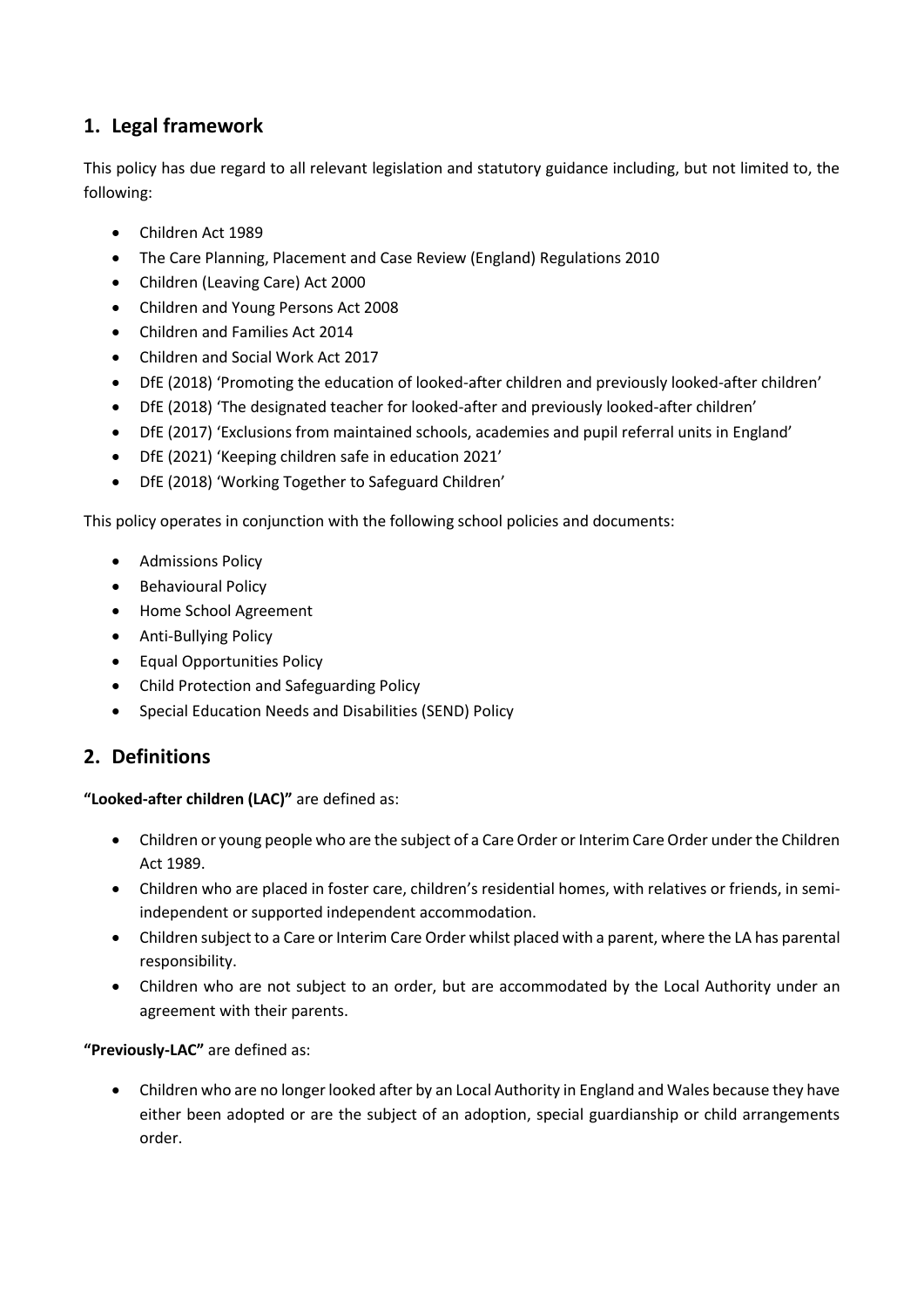• Children who were adopted outside England and Wales from 'state care' (care that is provided by a public authority, religious organisation, or other organisation whose main purpose is to benefit society).

### <span id="page-2-0"></span>**3. Roles and responsibilities**

The governing board is responsible for:

- Ensuring the school has a coherent policy for LAC and previously-LAC.
- Reviewing the school's policies and procedures in conjunction with legislation and statutory guidance.
- Ensuring the designated teacher for LAC and previously-LAC has received the appropriate training.
- Ensuring that appropriate staff have the information they need in relation to each looked after child's:
	- Legal status (i.e. whether they are looked after under voluntary arrangements with consent of parents or on an interim or full care order) and contact arrangements with birth parents or those with parental responsibility.
	- Care arrangements and the levels of authority delegated to the carer by the Local Authority.
- Ensuring that staff have the skills, knowledge and understanding to keep LAC and previously-LAC safe.
- Ensuring that there are clear systems and processes in place for identifying and reporting possible safeguarding or mental health concerns amongst LAC and previously-LAC.
- Ensuring LAC and previously-LAC have equal access to all areas of the curriculum and that reasonable adjustments are made, if necessary.
- Reviewing the **annual** report produced by the designated teacher to evaluate the progress of LAC in the school.
- Ensuring they receive feedback from the headteacher regarding the effectiveness of the policy on an **annual** basis.

The virtual school head (VSH) is responsible for:

- Monitoring the attendance and educational progress of the children their authority looks after; this includes children who have left care through adoption, special guardianship or child arrangement orders, or who were adopted from state care outside of England and Wales.
- Ensuring that arrangements are in place to improve the education and outcomes of the authority's LAC, including those placed out-of-authority.
- Building relationships with health, education and social care partners, as well as other partners, so they and the designated teachers understand the support available to LAC and previously-LAC.
- Working with the school to ensure all LAC in attendance are fully supported in reaching their full potential.
- Acting as the educational advocate for LAC.
- Acting as a source of advice and information to help parents of previously-LAC as effectively as possible.
- Managing the school's allocation of pupil premium plus (PP+) for LAC.
- Ensuring there are effective systems in place to:
	- Maintain an up-to-date roll of the LAC who are in school settings, and gather information about their educational placement, attendance and progress.
	- Inform the headteacher/designated teacher if they have a pupil on roll who is looked after by the LA.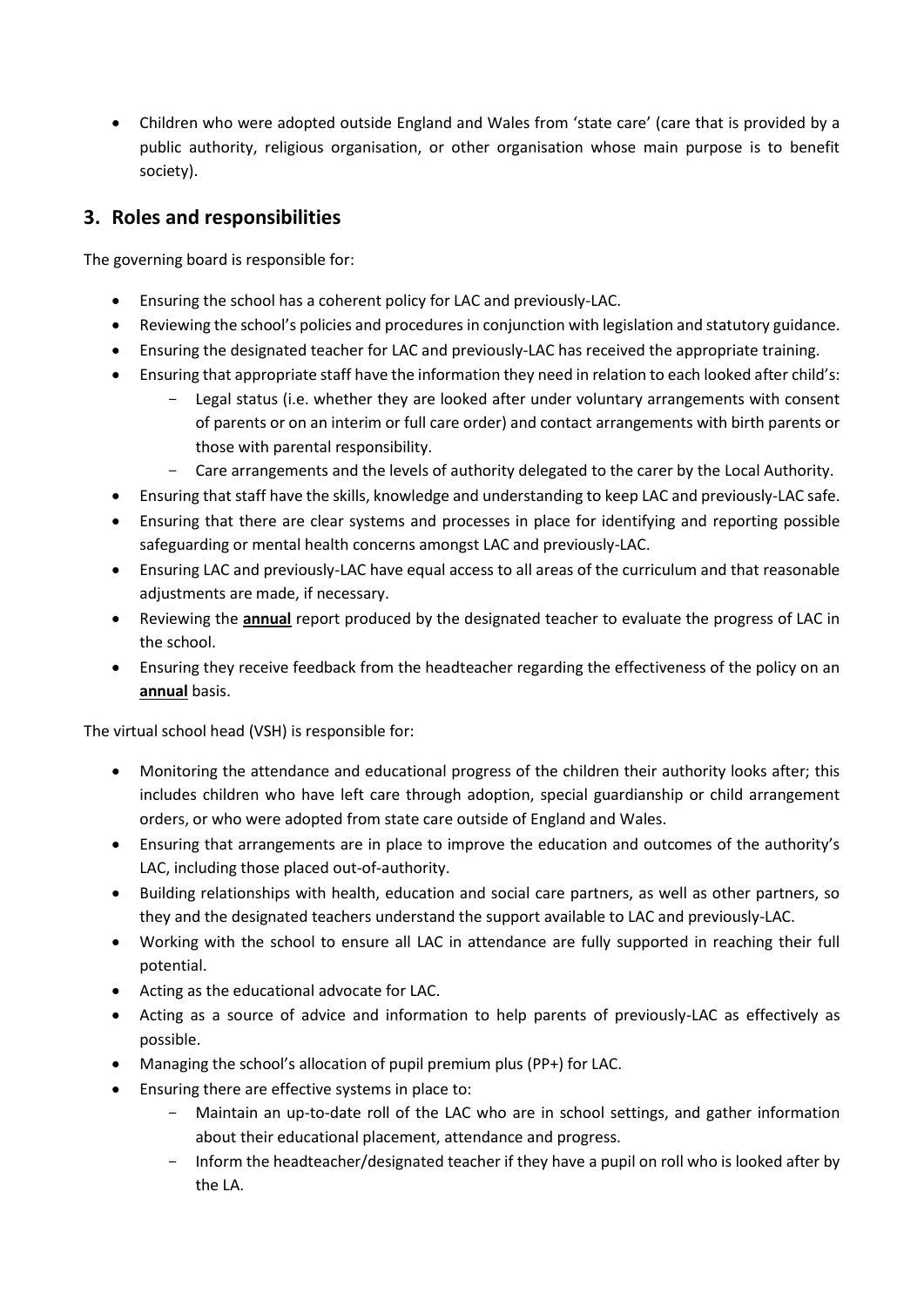- Ensure social workers, schools, designated teachers, careers and independent reviewing officers understand their role and responsibilities regarding a pupil's PEP.
- Ensure that up-to-date and effective Personal Education Plans (PEPs) that focus on educational outcomes are maintained for all LAC.
- Avoid delays in providing suitable educational provision.
- Ensure the education achievement of LAC is seen as a priority by everyone who has responsibilities for promoting their welfare.
- Report regularly on the attainment, progress and school attendance of LAC through the authority's corporate parenting structures.

The headteacher is the designated teacher for LAC and previously-LAC and is responsible for:

- Allotting the time and facilities to succeed in carrying out their duties.
- Overseeing this policy and monitoring its implementation, feeding back to the governing board **annually** on the following:
	- The number of LAC and previously-LAC in the school
	- An analysis of assessment scores as a cohort, compared to other pupil groups
	- The attendance of LAC and previously-LAC, compared to other pupil groups
	- The level of fixed term and permanent exclusions, compared to other pupil groups
- Ensuring all members of staff are aware that supporting LAC is a key priority.
- Ensuring PP+ for previously-LAC is managed effectively.
- Promoting the advantages of actively challenging negative stereotypes of LAC.
- Building relationships with health, education and social care partners and other partners so that they and the VSH understand the support available to LAC and previously-LAC.
- Promoting the educational achievement of LAC and previously-LAC at the school; this includes those that left care through adoption, special guardianship or child arrangement orders or were adopted from state care outside England and Wales.
- Acting as the main contact for social services and the DfE.
- Promoting a culture of high expectations and aspirations.
- Ensuring LAC are involved in setting their own targets, where appropriate.
- Advising staff on teaching strategies for LAC.
- Ensuring that LAC are prioritised for one-to-one tuition and support.
- Leading on how the child's PEP is developed and used in school to ensure the child's progress towards targets is monitored.
- Liaising with the SENCO to ensure all pupil needs are met.
- Being vigilant in observing any potential safeguarding concerns that could arise surrounding LAC and previously-LAC due to their increased vulnerability to harm, and reporting these to the DSL as soon as they arise.
- Working with the child's VSH and social worker to develop and implement their PEP.
- Working with the VSH to discuss how funding can be used to support the child's progress and meet the needs identified in their PEP.

As DSL, the Headteacher is responsible for:

Keeping up-to-date records of LAC's respective social worker and VSH.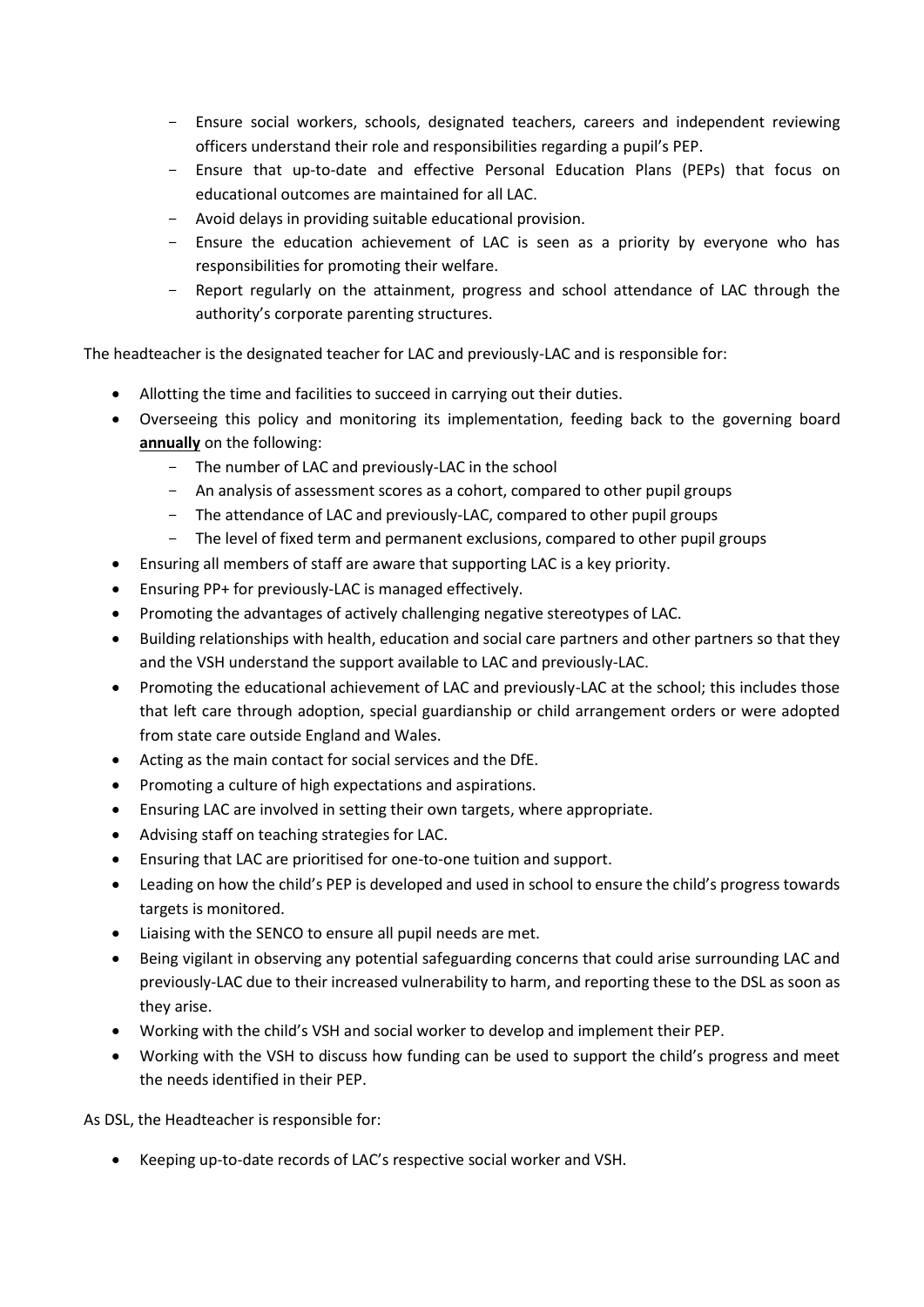- Promoting amongst staff the importance of recognising and reporting safeguarding concerns surrounding LAC and previously-LAC as soon as possible due to their increased vulnerability to harm.
- Where a child ceases to be looked after and becomes a care leaver, keeping up-to-date contact details of their LA personal advisor and liaising with the advisor as necessary regarding any issues of concern affecting the care leaver.

The SENCO is responsible for:

- Ensuring they are involved in reviewing PEP and care plans for LAC and previously-LAC.
- Liaising with the class teacher, designated teacher, specialists and parents when considering interventions to support the progress of previously-LAC.

Staff are responsible for:

- Being aware of LAC and previously-LAC and providing them with support and encouragement.
- Preserving confidentiality, where appropriate, and showing sensitivity and understanding.
- Being vigilant for any signs of bullying towards LAC and previously-LAC.
- Being vigilant for any signs of safeguarding concerns surrounding LAC and previously-LAC due to their increased vulnerability to harm, and reporting any concerns to the DSL as soon as possible.
- Promoting the self-esteem of LAC and previously-LAC.

### <span id="page-4-0"></span>**4. Personal Education Plan (PEP)**

All LAC must have a care plan; PEPs are an integral part of this care plan.

The PEP is an evolving record of what needs to happen for a pupil to enable them to make the expected progress and fulfil their potential. The PEP will reflect the importance of a personalised approach to learning which meets the identified educational needs of the child.

The school with other professionals and the child's carers will use the PEP to support the child's educational needs, raise the child's aspirations and improve their life chances. All relevant bodies, such as the LA, the designated teacher and carers, will involve the child in the PEP process at all stages.

The PEP will address the pupil's full range of education and development needs, including:

- Access to nursery provision that is appropriate to the child's age.
- On-going catch-up support, which will be made available for children who have fallen behind with work.
- Suitable education provided by the Local Authority, where the child is not in school because of suspension or exclusion.
- Transitional support where needed, such as if a child is moving to a new school.
- School attendance and behaviour support, where appropriate.
- Support to help the child meet their aspirations, which includes:
	- Support to achieve expected levels of progress for the relevant national key stage and to complete an appropriate range of approved qualifications.
	- Out-of-school hours learning activities, study support and leisure interests.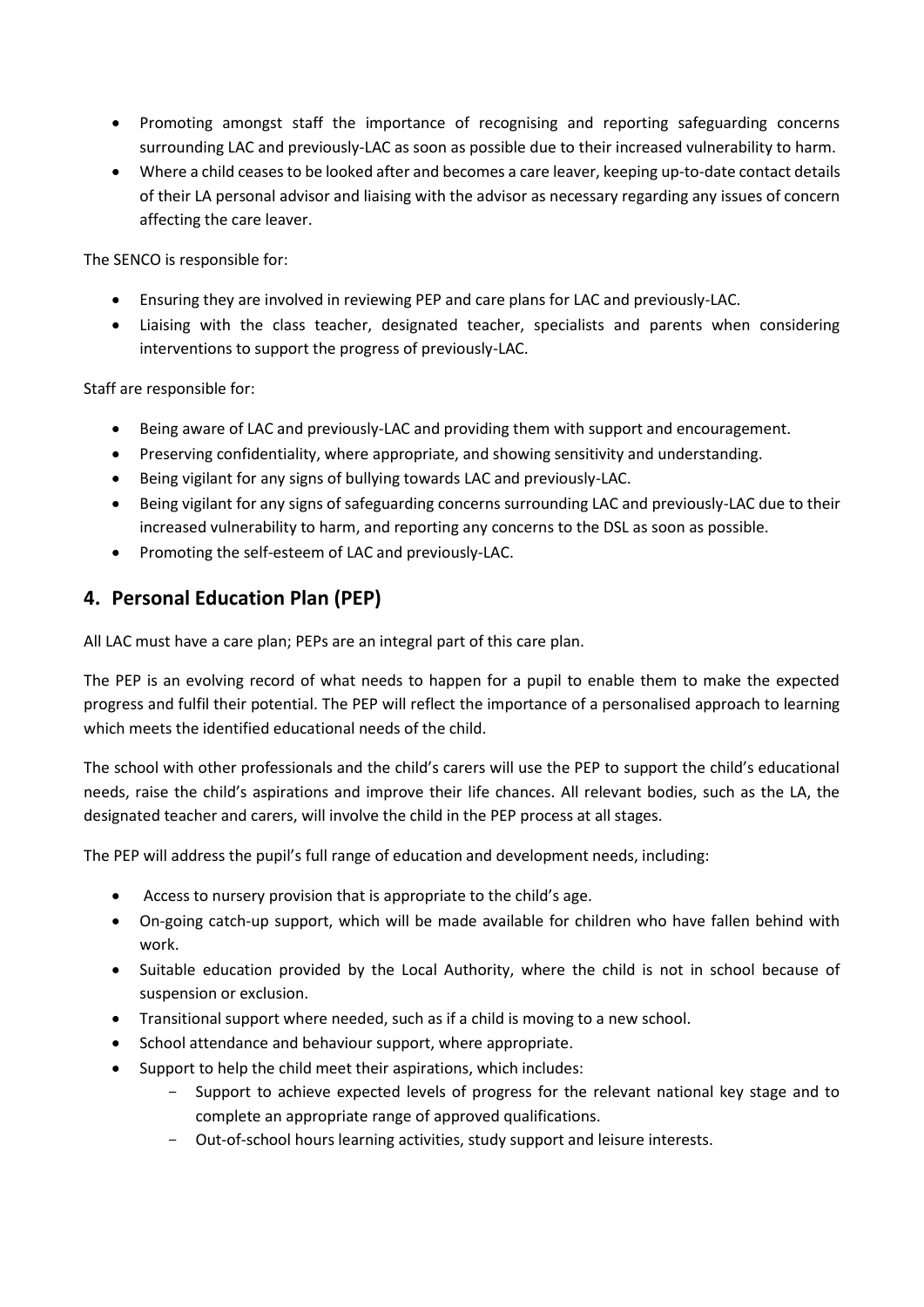The VSH and the designated teacher will ensure that information is included within a LAC or previously-LAC's PEP surrounding how they are benefitting from any use of PP+ funding to improve their attainment.

Any interventions supported by PP+ will be evidence-based and in the best interests of the pupil.

# <span id="page-5-0"></span>**5. Working with agencies and the Virtual School Head (VSH)**

The school will ensure that copies of all relevant reports are forwarded to the LAC social workers, in addition to carers or residential social workers.

The school will coordinate their review meetings; for example, **hold their annual review of LAC with their statutory care review**.

The school will work with other agencies to exchange information, such as changes in circumstances, exclusions or attendance issues, taking prompt action, where necessary, to safeguard LAC and previously-LAC.

Behaviour management strategies will be agreed between the VSH and the school, to ensure challenging behaviour is managed in the most effective way for that individual child.

The designated teacher for LAC and previously-LAC will communicate with the VSH and child's social worker to facilitate the completion of the PEP.

Through the designated teacher, the school will work with the VSH, social worker and other relevant agencies to monitor any arrangements in place so that actions and activities recorded in the child's PEP are implemented without delay. The designated teacher will communicate with the VSH and agree on how PP+ can be used effectively to accommodate the child's educational attainment and progress.

PP+ for previously-LAC will be allocated directly to, and managed by, the school. The school will work with the VSH to manage allocation of PP+ for the benefit of our cohort of LAC, or previously-LAC, and according to their needs. If deemed necessary, the school will allocate an amount of funding to an individual to support their needs.

The designated teacher will ensure consistent and strong communication with the VSH regarding LAC who are absent without authorisation.

The school will share their expertise on what works in supporting the education of LAC and previously-LAC.

# <span id="page-5-1"></span>**6. Training**

The designated teacher and other school staff involved in the education of LAC and previously-LAC will receive the appropriate training, this includes information about the following:

- School admissions arrangements
- SEND
- Attendance
- Exclusions
- Homework
- Managing and challenging behaviour
- Promoting positive educational and recreational activities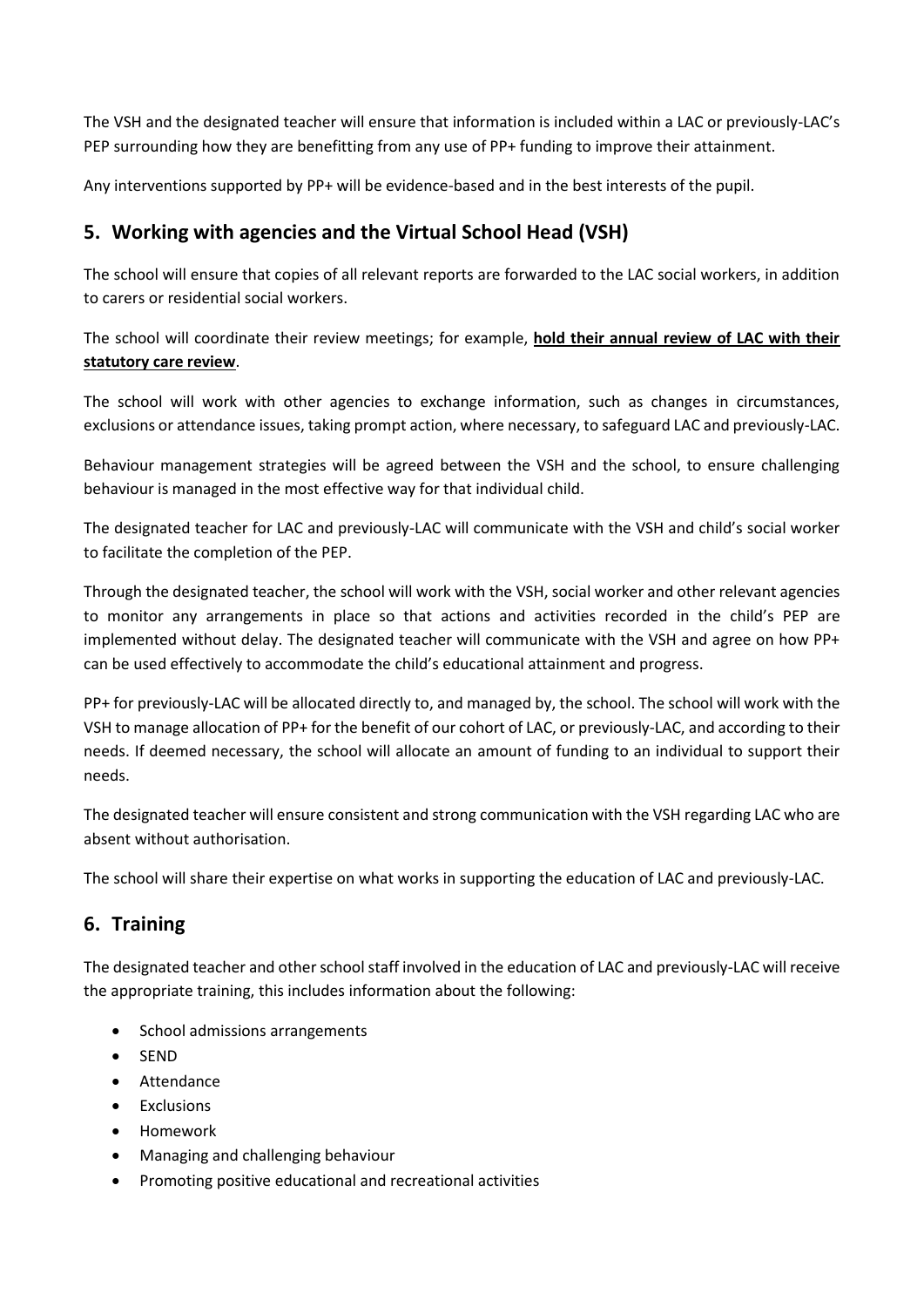- Supporting pupils to be aspirational for their future education, training and employment
- Safeguarding

# <span id="page-6-0"></span>**7. Safeguarding**

The school recognises that many LAC and previously-LAC have experienced trauma, abuse or complex family circumstances that have led to them being placed in care, and will ensure that all staff are aware that experiences of adversity such as these can leave pupils vulnerable to further harm or exploitation.

All staff will be trained to recognise signs and indicators of safeguarding concerns and will ensure that extra vigilance is practiced in observing and identifying these indicators amongst LAC and previously-LAC as soon as possible.

Where a LAC or previously-LAC has a social worker, this will inform decisions about safeguarding, e.g. responding to unauthorised absence or missing education where there are known safeguarding risks.

The headteacher will implement appropriate pastoral support services in place throughout the school to ensure that the welfare of LAC and previously-LAC can be adequately protected to the extent that reflects their increased vulnerability.

Staff will be encouraged to report to the DSL any concerns they have over LAC or previously-LAC in line with the processes outlined in the Child Protection and Safeguarding Policy.

Staff will be regularly encouraged to look for signs of bullying and report to the designated teacher if they believe a LAC or previously-LAC is being bullied, as this can have a particularly negative impact on pupils who have early experiences of rejection or abandonment.

# <span id="page-6-1"></span>**8. Pupil mental health**

LAC and previously-LAC are more likely to experience the challenge of social, emotional and mental health issues which can impact their behaviour and education. The designated teacher will have awareness, training and skills regarding a child's needs and how to support them in relation to behaviour management and mental health.

The designated teacher will work with the Virtual School Headteacher (VSH) to ensure the school is able to identify signs of potential mental health issues, understand the impact issues can have on LAC and previously-LAC, and knows how to access further assessment and support, where necessary.

The school understands that the increased frequency of mental health problems amongst LAC and previously-LAC may present a barrier to adequately identifying when mental health problems are indicative of a safeguarding concern. For this reason, the designated teacher will ensure that they, and all staff who maintain regular contact with LAC or previously-LAC are vigilant surrounding any changes in the mental health, behaviour, social inclination or mood of these pupils.

A strengths and difficulties questionnaire will be used on a **termly** basis to help social workers and other relevant professionals to form a view about LAC and previously-LAC's current emotional wellbeing. Teachers will complete their element of the questionnaire to assist social workers in their assessment.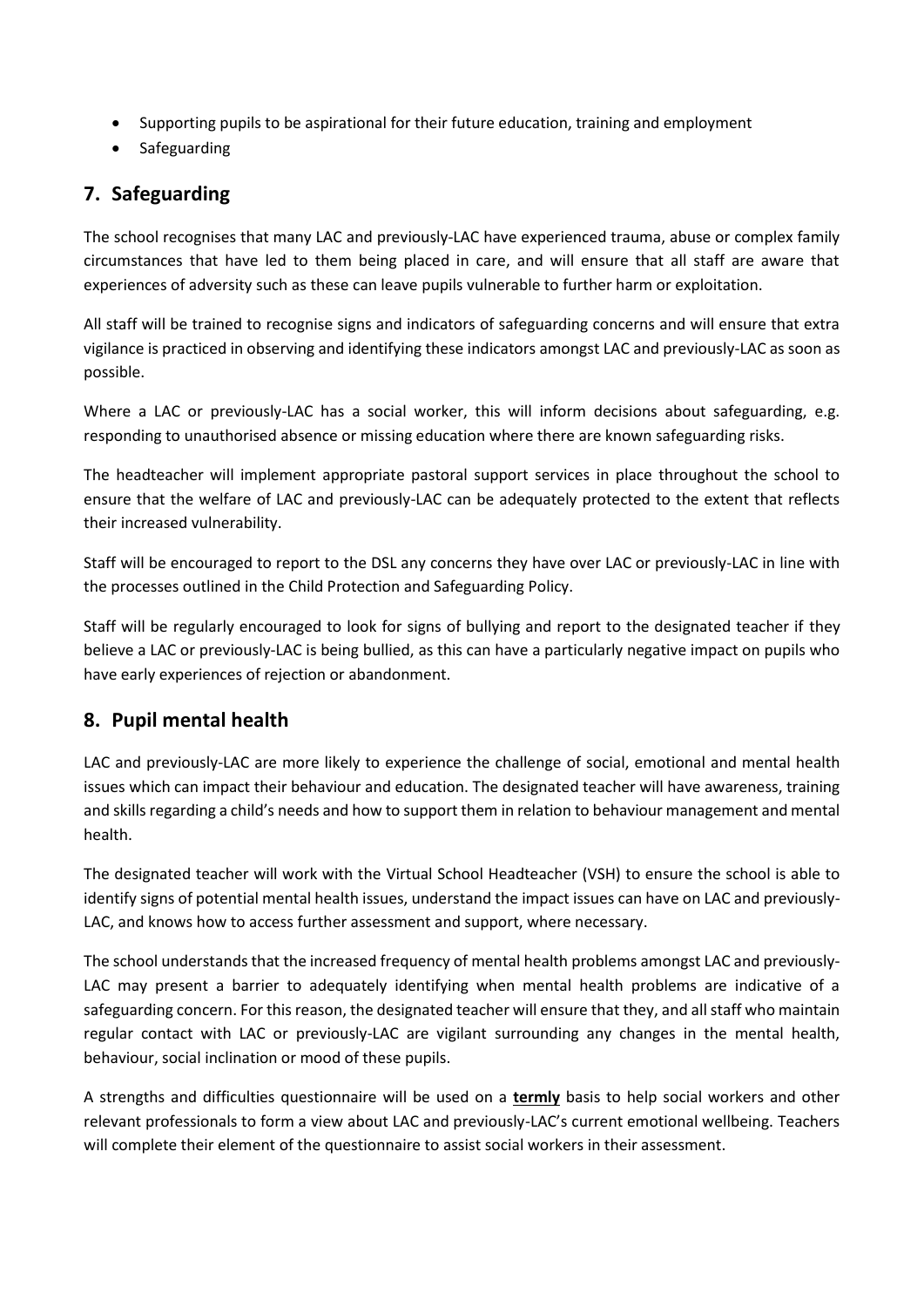As the school's senior mental health lead, DSL and designated teacher, the Headteacher has responsibility to promote the wellbeing and mental health of LAC and previously-LAC.

### <span id="page-7-0"></span>**9. Exclusions**

Past experiences of LAC and previously-LAC will be considered when designing and implementing the school's Behavioural Policy.

The school will have regard to the DfE's statutory guidance 'Exclusions from maintained schools, academies and pupil referral units in England' and, as far as possible, avoid excluding any LAC.

Where the school has concerns about a child's behaviour, the VSH will be informed at the earliest opportunity. As far as possible, the school will engage proactively with the social worker or carer of a LAC to provide appropriate support for underlying issues that may be causing poor behaviour and improving this behaviour.

Exclusion will only be used as a last resort, after the school and VSH have considered what additional support can be provided to prevent exclusion, and any additional arrangements to support the pupil's education in the event of exclusion.

The school will inform parents that they can seek the advice of the VSH on strategies to support their child to avoid exclusion.

Permanent exclusion will only occur where there has been serious and/or persistent breaches of the school's Behavioural Policy or where allowing the pupil to remain in school would seriously harm the education or welfare of others.

# <span id="page-7-1"></span>**10.Pupils with SEND**

Support for LAC with SEND, who do not need an EHC plan, will be covered as part of the child's PEP and care plan reviews.

The SENCO, class teacher, designated teacher and specialists will involve parents when considering interventions to support their child's progress. If appropriate, the VSH will be invited to comment on proposed SEND provision for previously-LAC.

The designated teacher and the SENCO will ensure that LAC and previously-LAC with SEND are supported in line with the Special Educational Needs and Disabilities (SEND) Policy, with extra consideration given to the fact that some of the usual procedures for supporting pupils with SEND may lack applicability for LAC, e.g. where LAC are in residential care and, thus, will have their EHC plans taken care of by the Local Authority rather than the general stipulation of the place where they are ordinarily resident.

# <span id="page-7-2"></span>**11.Information sharing**

Appropriate and specific arrangements for sharing reliable data are in place to ensure that the education needs of LAC and previously-LAC are understood and met. The arrangements set out include:

Who has access to information on LAC and previously LAC and how data will remain secure.